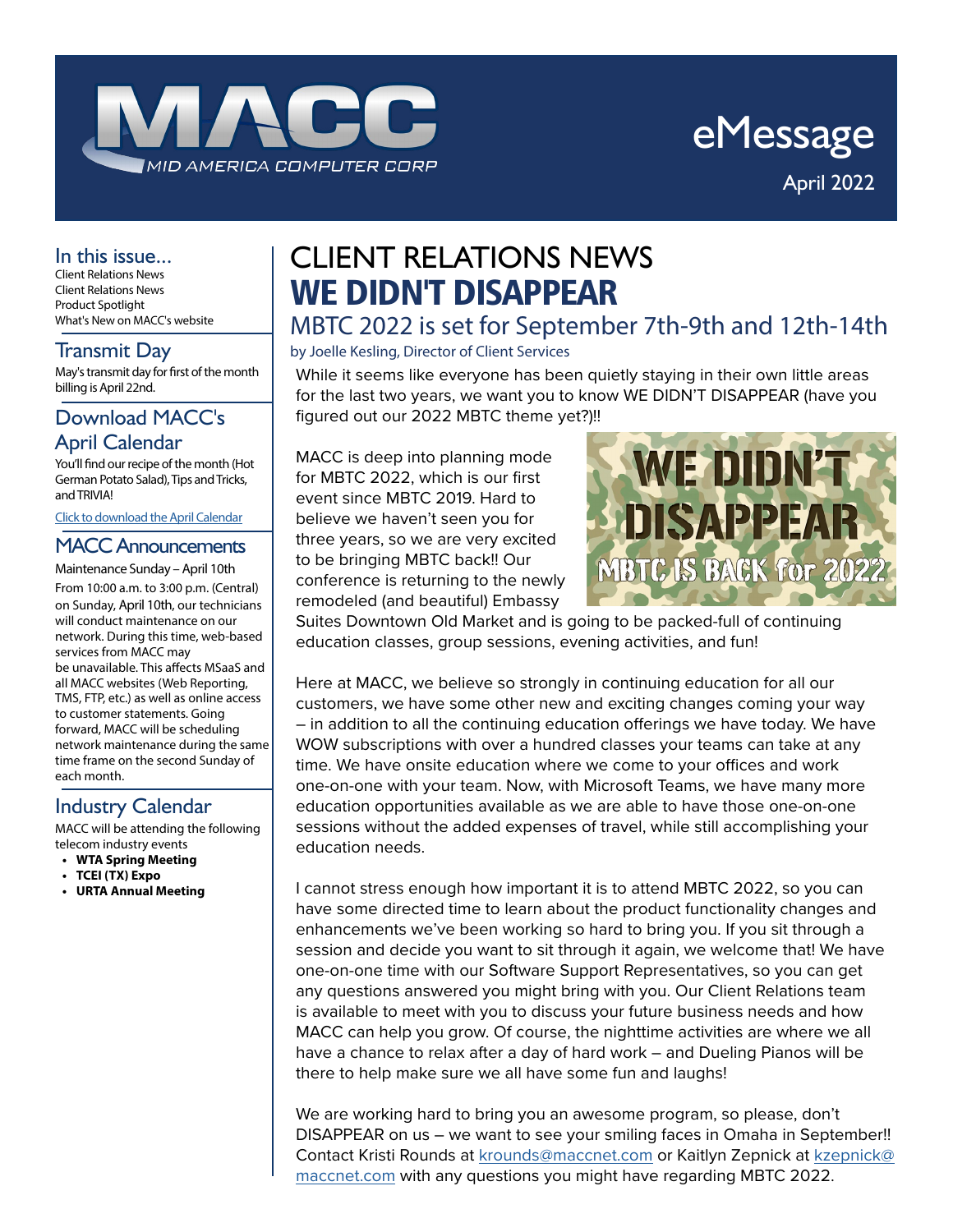# CLIENT RELATIONS NEWS LEARNING IS IN BLOOM WITH POP-UP TRAINING

by Joelle Kesling, Director of Client Services

Our Pop-Up Training dates for this go-around are April 19<sup>th</sup>, 20<sup>th</sup>, and 21<sup>st</sup>. The format will be similar to the November 2021 sessions, as you can take as many classes as you can cram into your schedule in those three days. If you take a class on day one, think about it and apply what you've learned during your work life on day two, and if you have questions – hop on into the same class on day three to get those questions answered!

We highly recommend these Pop-Up Continuing Education classes – but don't just take our word for it. Here's what your peers had to say after attending the last session:

"It was great to get more insight and information"

"All options I accessed were good, and I do like we have the option of recordings"

- "The Web Self-Care updates we learned about will help us promote our services"
- "Web Reporting looks to be very interesting, as it can be used by many in our company"
- "There was so much, it's hard to pinpoint the most useful!"
- "Web Reporting was key, can't wait to start using it in-house!"

Recording the classes was a request we heard from you after our very first Pop-Up offering, so we appreciate the feedback because you LOVED having the recordings to review anything that was missed or needed further clarification! We also have 14 new classes that are different than what we've offered previously – so please make sure to take advantage of the April Pop-Up continuing education!

If you have any questions or would like additional information on all MACC's continuing education, please reach out to your Client Relations Manager, Account Manager, or Joelle Kesling ([jkesling@maccnet.com/](mailto:jkesling%40maccnet.com?subject=)402.533.5270).

# PRODUCT SPOTLIGHT NEW VERSIONS OF CUSTOMER MASTER AND ACCOUNTING MASTER ARE ON THE WAY

## by MACC's Product Team

The MACC Team has been busy this winter working on updates to Customer Master and Accounting Master for version 22.1 of each product. You'll soon see the complete results of our work as we begin scheduling updates and making training available on how to use the latest enhancements. For now, check out these highlights from Customer Master and Accounting Master and start thinking about how you can apply them in your office. Look for even more information in May's eMessage.

# Customer Master 22.1 Highlights

# **Meeting regulatory needs**

MACC continues to monitor and adapt to the increasing number of regulatory changes over the past year. This includes, but is not limited to, the Affordable Connectivity Program transition, Reassigned Numbers Database